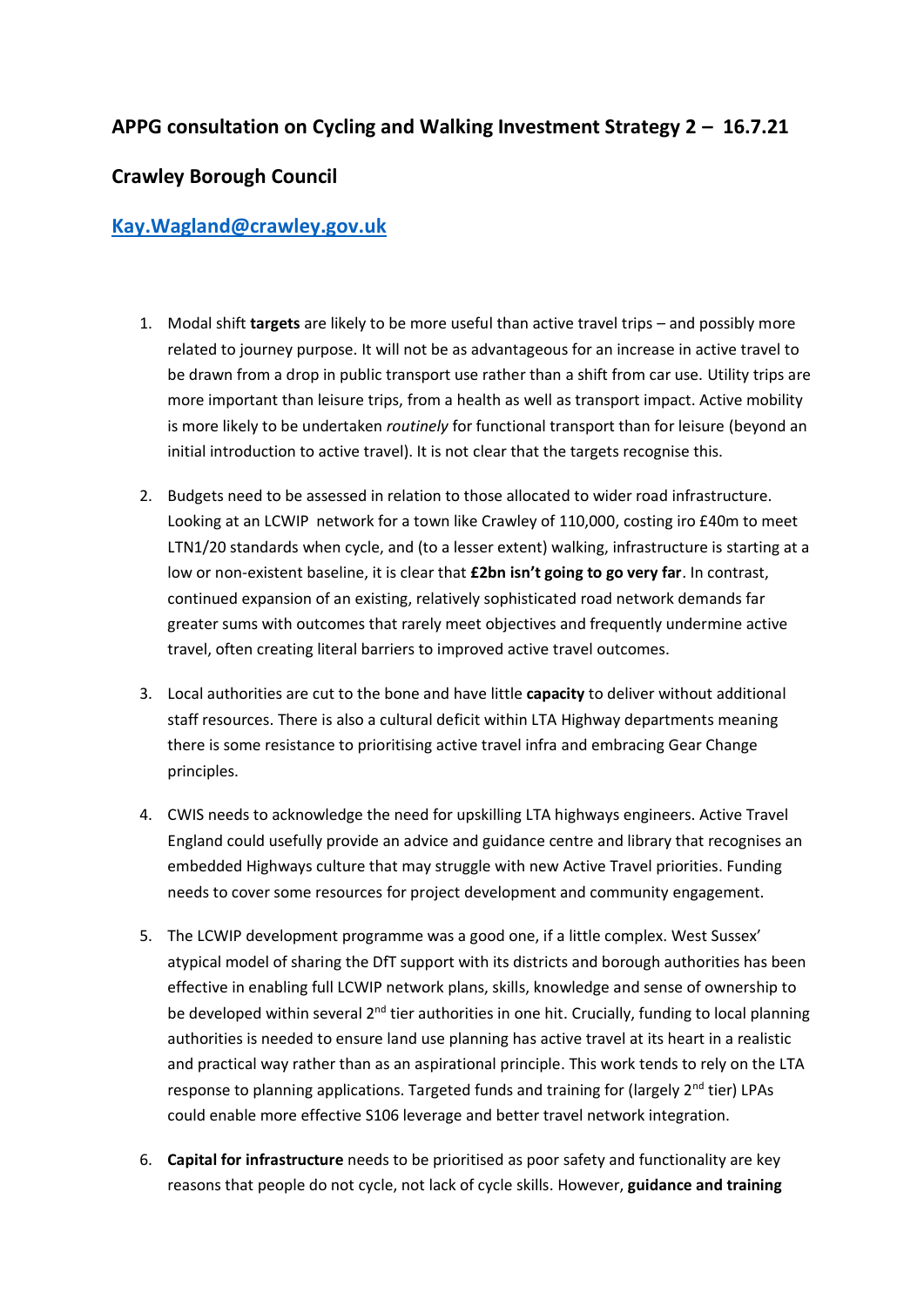should be funded for local policy and delivery officers. Funds for other agencies supporting this work, including non-transport authorities and voluntary sector bodies would be important in developing appropriate and high quality schemes and ensuring working partnerships, such as with local business or other major partners for potentially contentious proposals. Active Travel England needs to be well funded to be a key support for guidance as well as enforcer.

- 7. **Highways England and HS2** need to raise the bar with their associated active travel infrastructure and see its relevance more widely applied than simply along their routes. Highways England, at least, needs to recognise that active travel access to rail stations and other key destinations away from their road developments and facilities are sometimes not best placed alongside a busy A road if it is to appeal to any other than hardened cyclists. Active Travel England needs to have an overseeing role with the bigger transport infrastructure projects.
- 8. Fund distribution needs to recognise associated work such as traffic flow modelling for LTNs or other area treatments.
- 9. Experience in the UK, Netherlands, Belgium and elsewhere shows that **there is always resistance** to change, but this dissipates in the face of effective schemes. A good evidence base for developing schemes, effective community engagement (rather than agreement) and committed political leadership will win over public support. Government campaigns, much in the style of smoking or seatbelt wearing would be useful to help normalise active travel culture and provision of targeted guidance on community engagement and to ensure positive local messages can go a long way. Watered down schemes to accommodate negative community feedback is a massive waste of money and achieves very little.
- 10. Messaging to LTA council members, who have to give approval for active travel proposals, is key.
- 11. **Target health organisations.** As large employers, key destination sites and major public influencers they are important, however there is a serious current deficit in 'walking the talk' in the NHS, relative to public health messages. Hospitals and other medical centres are generally have very poor active travel access and there seems to be little organisational engagement in terms of transport planning with local authorities.
- 12. Talk to authorities and community representatives in Ghent, Groningen, Copenhagen to find out how they did it!
- 13. We have to stop glamorising cars, particularly in advertising, much in the way that cigarette advertising was restricted. While SUVs are aspirational and their promotion misrepresents reality, particularly by engendering a sense of safety, people will go for them. While infrastructure and messaging favours car use, cars will predominate. Even good cycle infrastructure does not shift people out of their cars while motor vehicle infrastructure is